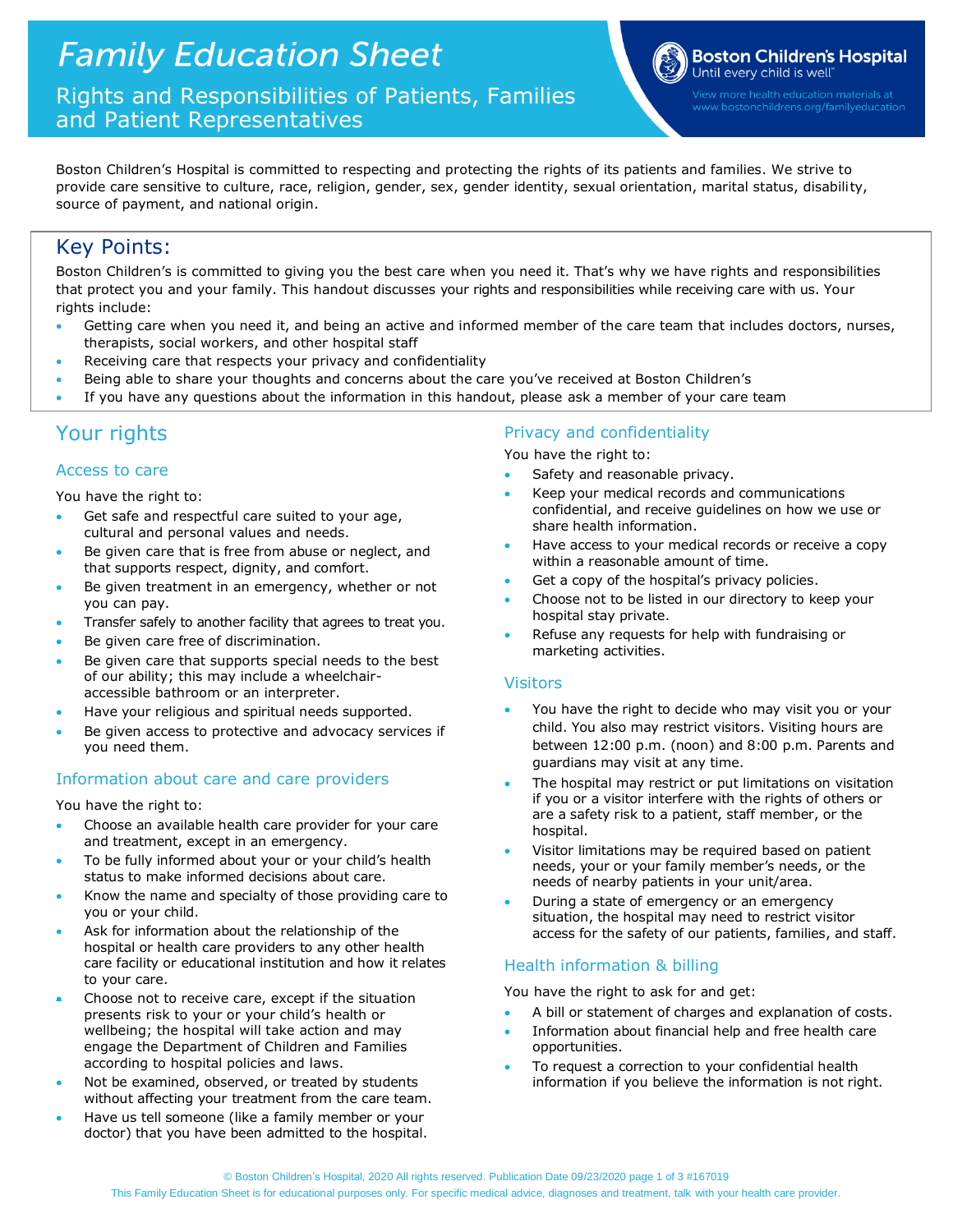## Decision-making and being part of the care team

You have the right to:

- Be an active and informed member of the care team throughout your stay and as you plan to leave the hospital.
- Be given information in a way that meets your needs.
- Be given a clear explanation of the results of any treatment or procedure.
- Ask for a copy of any hospital rules that patients and families must follow.
- Choose a Health Care Proxy (someone to make health care decisions for you) as allowed by Massachusetts law, if you can't make decisions for yourself.
- Get information about special services, like a Health Care Proxy, guardianship, advocacy services, and protective services.
- Have your choices about your care (including organ donation and end-of-life decisions) honored as allowed by law and/or the hospital's ability.
- Be given or notified of resources that can help after discharge (when you go home).
- Consult another specialist (seek a second opinion) at your own expense.
- Have information on all alternative treatments which are medically appropriate if you have any form of breast cancer.

### Informed consent

You have the right to:

- Make an informed and voluntary decision about the recommended procedure, intervention, or treatment.
- Except in an emergency, have an opportunity to discuss with the primary provider performing the procedure, intervention, or treatment an explanation that includes anticipated benefits, potential risks, and available alternatives before signing the consent form.

#### Research

You have the right to:

- Get information about any research or education projects that affect your or your child's care or treatment.
- Be given care with or without participation in research projects.
- Refuse to serve as a research subject.
- Refuse any care or examination when the main purpose is educational or informational rather than therapeutic (for treatment).

## Pain management

You have the right to:

Be given care that manages your pain.

#### **Restraints**

You have the right to:

Be given the least restrictive restraint for the shortest length of time that will protect you, visitors, and staff from harm. Boston Children's is committed to reducing the use of restraints.

## Emergency Contraception

Female rape victims (who can have children) have the right to:

- Be given written information about emergency contraception and how to obtain counseling and other assistance.
- Be provided emergency contraception (like the "morning-after pill") if you ask for it.

#### Sharing your concerns

Boston Children's is committed to providing the safest care possible. If you see something that doesn't make sense, or if something worries you, please speak with any member of your care team. Never be afraid to raise a concern or ask questions.

## **We want to hear from you if you are not satisfied**

**with your care.** These are the ways in which you can share your concerns or file a complaint:

- Talk to a Boston Children's nursing or department manager
- Contact a member of Boston Children's Patient Relations staff
	- o Monday through Friday, 8:30 a.m. to 4:30 p.m.: Call 617-355-7673
	- o After 4:30 p.m. or on weekends and holidays: Contact the Nursing Administrator on Call (NAOC) through the page operator at 617-355-6369
	- o Mailing address:

Patient Relations 300 Longwood Avenue BCH 3238 Boston, Ma 02115

#### Formal grievance (complaint or concern)

You also have the right to file a formal grievance or complaint verbally or in writing to Boston Children's Patient Relations. All grievances will be reviewed in a timely manner.

- 1 Submit your grievance to Boston Children's Patient Relations, either verbally or in writing.
- 2 We will contact you upon receipt and will also provide a written response to your concern, which will include:
	- Name of the hospital contact person
	- Internal process for reviewing the complaint
	- Outline the results of our review
	- Date actions were completed

#### Grievances about privacy and confidentiality

For any questions or concerns regarding the privacy of patient information, please send an email to the BCH Privacy Officer by contacting:

- phone: 617-355-5502
- email: [privacy@childrens.harvard.edu](mailto:privacy@childrens.harvard.edu)